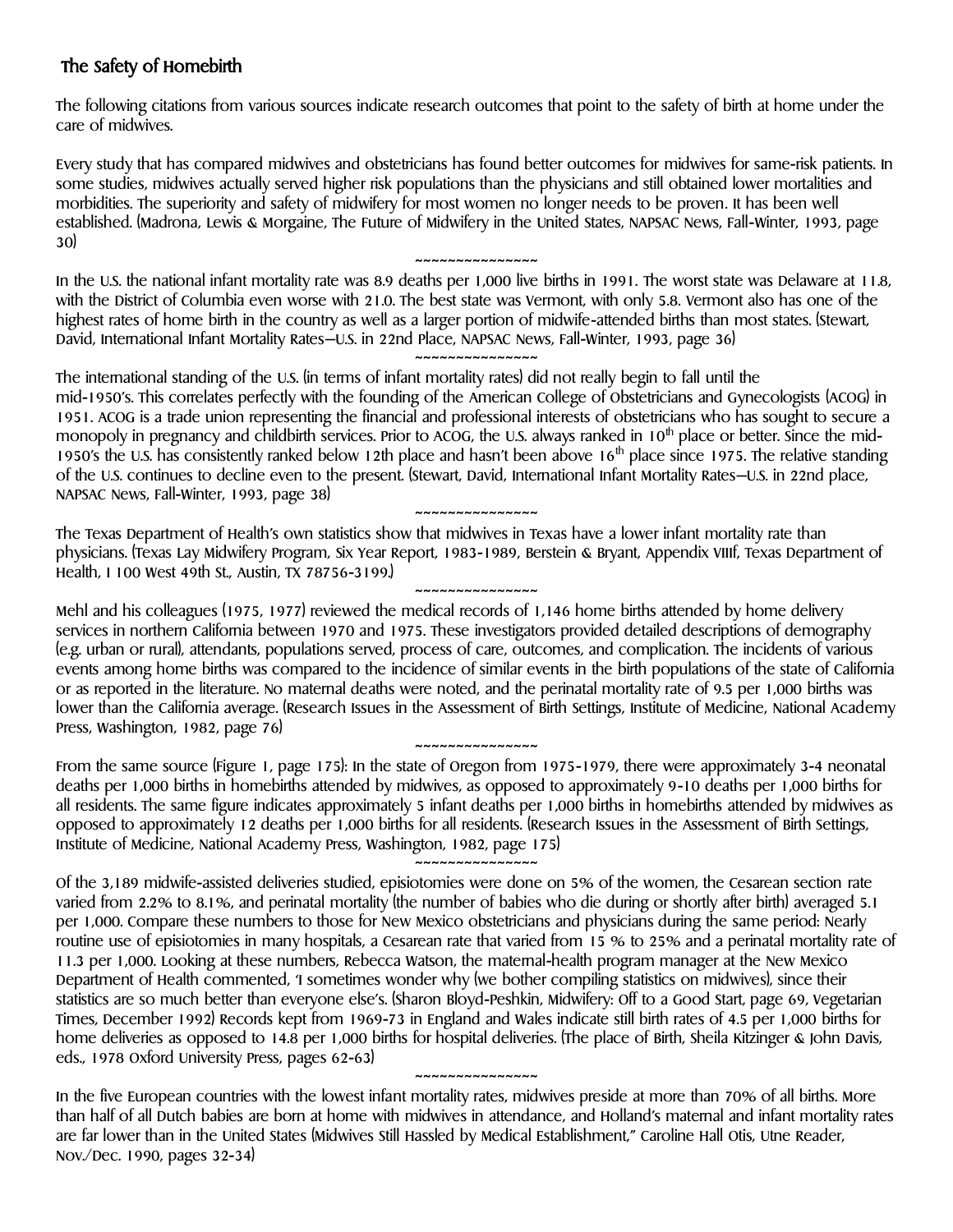Mothering Magazine has calculated that using midwifery care for 75% of the births in the U.S. would save an estimated \$8.5 billion per year. (Madrona, Lewis & Morgaine, The Future of Midwifery in the United States, NAPSAC News, Fall-Winter, 1993, page 15) This article gives a clear history of how the profession of midwifery in the U.S. was almost obliterated by obstetricians despite statistical evidence that the midwives were having better outcomes than the physicians. The author shows that the same problems with rural and indigent care existed then as they do now and points clearly to direct entry midwifery as the solution. (The Statistical Case for Elimination of the Midwife: Fact versus Prejudice, 1890-1935 by Neal Devitt, B.A. [now M.D.], Women and Health, Volume 4, 1979) This study compares matched populations of homebirths attended by non-nurse midwives with hospital births attended by physicians. It concludes that the midwife sample has significantly better maternal and neonatal outcomes and attributes this fact to physicians high rate of intervention. (Evaluation of Outcomes on Non-Nurse Midwives. Matched Comparisons with Physicians, by Lewis Mehl, M.D. et al. Women and Health, Volumn 5, 1980)

~~~~~~~~~~~~~~~

What is the relative safety of homebirth compared with hospital birth? Ole Olsen, a researcher from the University of Copenhagen, recently examined several studies of planned homebirth backed up by a modern hospital system compared with planned hospital birth. A total of nearly 25,000 births from five different countries were studied. The results: There was no difference in survival rates between the babies born at home and those born in the hospital. However, there were several significant differences between the two groups. Fewer medical interventions occurred in the homebirth group. Fewer home-born babies were born in poor condition. The homebirth mothers were less likely to have suffered lacerations during birth. They were less likely to have had their labors induced or augmented by medications or to have had cesarean sections, forceps or vacuum extractor deliveries. As for maternal deaths, there were none in either group. (Birth 1997 Mar;24(1):4-13; discussion 14-6 )

~~~~~~~~~~~~~~~

### Outcomes of planned home births with certified professional midwives: large prospective study in North America - BMJ Volume 330, pp 1416-9, June 2005

This study found planned home births for low risk women in the United States are associated with similar safety and less medical intervention as low risk hospital births. In the largest study of its kind internationally to date, researchers analyzed over 5000 home births involving certified professional midwives across the United States and Canada in 2000. Outcomes and medical interventions were compared with those of low risk hospital births.

Rates of medical intervention, such as epidural, forceps and caesarean section, were lower for planned home births than for low risk hospital births. Planned home births also had a low mortality rate during labour and delivery, similar to that in most studies of low risk hospital births in North America. A high degree of safety and maternal satisfaction were reported, and over 87% of mothers and babies did not require transfer to hospital.

"Our study of certified professional midwives suggests that they achieve good outcomes among low risk women without routine use of expensive hospital interventions," say the authors. "This evidence supports the American Public Health Association's recommendation to increase access to out of hospital maternity care services with direct entry midwives in the United States."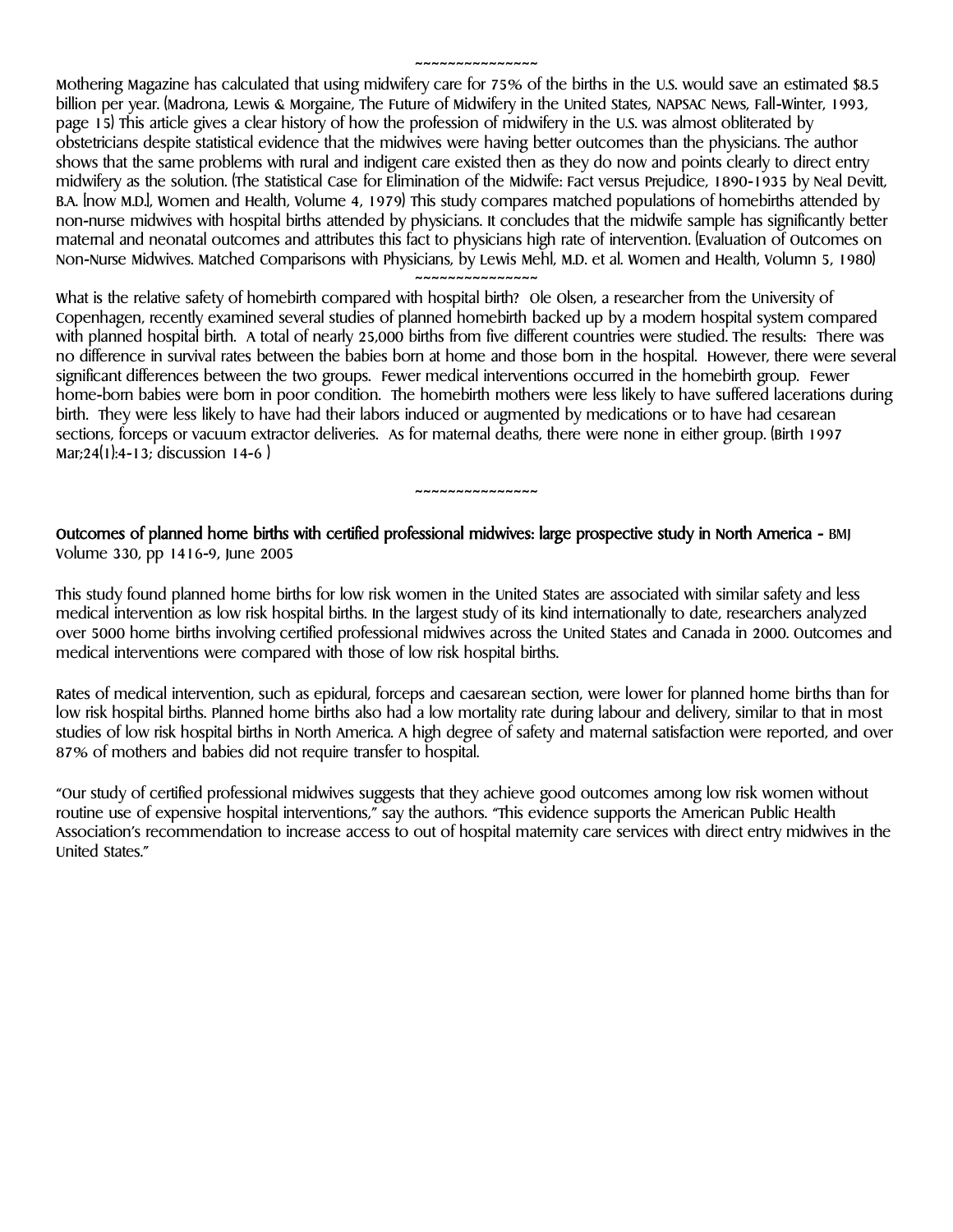### Society's alarming ignorance of childbirth

Katie Dickson, 7/31/08

Most of the United States suffers from a strange fetishism: a near-worship of the Western model of biomedicine, a complete and bottomless trust in the symbol of the white lab coat. Part of this worship is understandable—when it comes to fixing problems and curing pathologies, America is hard to beat. Pregnancy, however, is neither a problem nor a pathology, and the high level of medical intervention insisted upon by most US hospitals does little to aid the natural, biological process of childbirth. In fact, in lots of cases, it hinders, even harms.

According to the United Nations, the US is ranked 163 in world-wide infant mortality rates, at 6.3 per 1,000 births, and our maternal mortality rate is not much better at 17 per 100,000 (Iceland, by comparison, is 0; Austria is 4). Our citizens believe in our status symbols (wealth, technology, science, schools) and that those symbols enhance our level of health and heath outcomes. Why, then, are we 163?

More babies die at birth in the US than in New Zealand, Cuba, and even Slovenia. We're behind Cuba and Ireland and even the Channel Islands. You have better chances of delivering a healthy baby in South Korea, Singapore, Switzerland, and the Czech Republic than you do on our own soil, and there's no place more enticing for an expectant mother than Iceland, the first place winner, with a mere 2.9 deaths per thousand. The national rate of C-section is over twice the WHO condoned rate, at 31%. We induce; we monitor; we inject; we cut. Sometimes, the data shows, we kill.

And now here, potentially, is the scariest statistic of all: a group of Mayans in Mexico practice midwifery in the home for nearly all their births, and although their midwives are trained to refer problems to nearby hospitals, they rarely do. Their infant mortality rate is 4 per 1,000. Babies are born with dad and female relatives in attendance, with a folk-trained midwife with basic skills (disinfect the blade you cut the cord with, and that sort of thing) administering massage. There are no fetal monitors or epidurals or episiotomies, and certainly no inducement of labor when a woman doesn't deliver by her entirely arbitrary guesstimate of a due date. More babies live. The !Kung San, a hunter/gatherer tribe of the Kalahari who practice solitary birth (ideally with no midwives or attendants) have a maternal mortality rate of 4 in 1,000. While that's significantly higher than the US, it's also in astounding defiance of Western stereotypes about 'primitive' birth practices.

Of course, women in the US, even women inclined towards natural childbirth, birthing centers, midwives, or home births, have one nagging question: What if Something Goes Wrong? It's a legitimate worry, of course, and with it comes the guilt and blame associations often attached to hippie-dippie mothers who 'irresponsibly' choose home births, even those mothers who have healthy babies to show for it. Midwives, of course, are also interested in the Something Going Wrong, and data from the University of Michigan shows that Wrong is Relative: midwives generally deliver with lower instances of Csections, neonatal death, and low birth weight than doctors do. When there are real problems and high-risk pregnancies, midwives are "effective in screening... and referring those clients to obstetricians," according to Barbara Graves at Bay State Health. No one ever said that by choosing a midwife, childbearing women forfeit the opportunity for high-tech medical care. And yet that seems to be the public impression.

Women are biologically capable of giving birth without any help from white lab coats, IVs, and C-sections. It's nice to know we've got the option, of course, but the AMA seems to think it's our only option. When the midwifery bills come up for consideration in several state legislatures over the next year, physicians, midwives, and legislators alike should take a good look at the hard data and remember the Hippocratic tradition: "First, do no harm."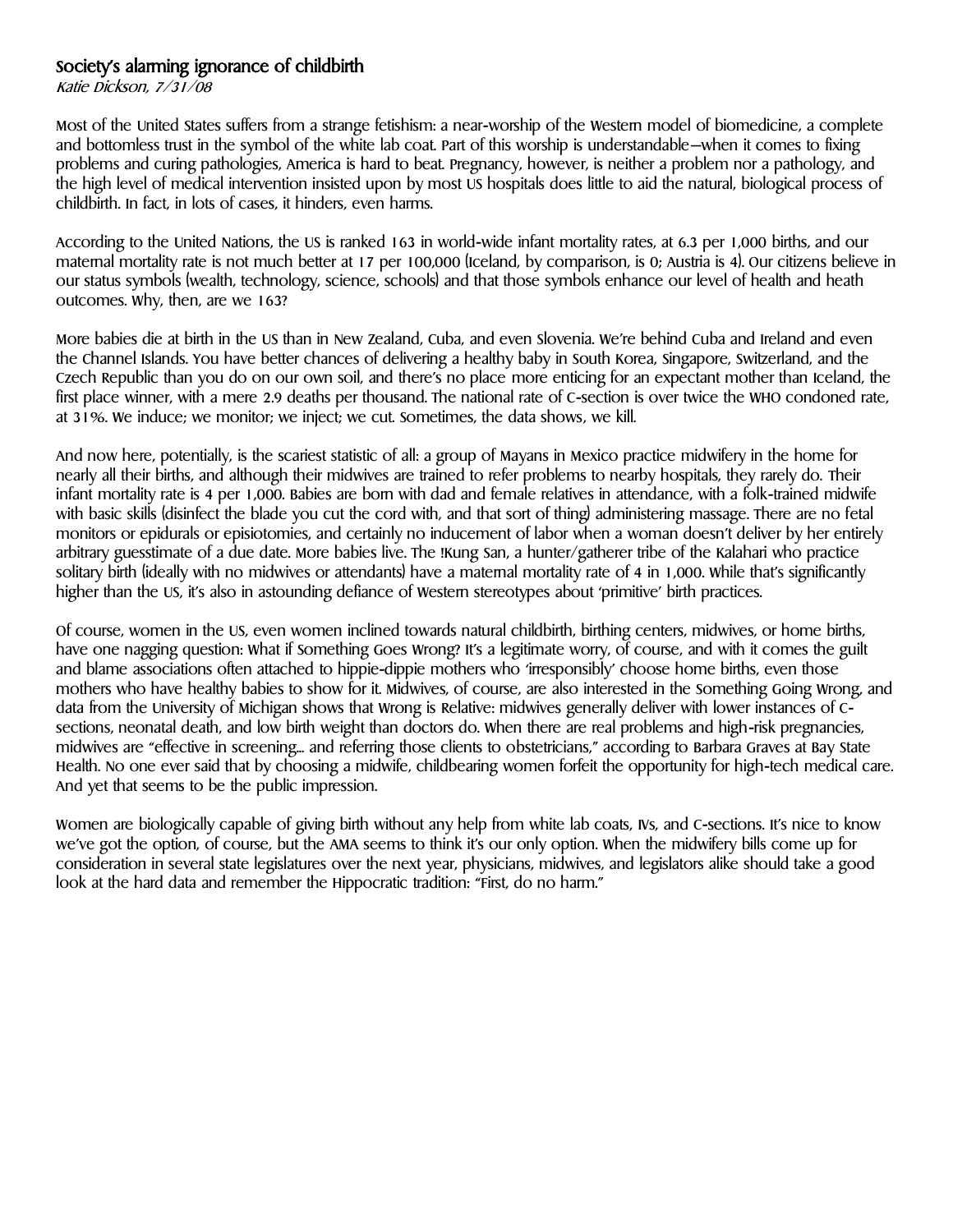Is giving birth at home any more dangerous than giving birth in hospital?

Home births are controversial and some people, including doctors, are convinced they're a riskier option than giving birth in a hospital. But a growing body of research - including some in B.C. - suggests, when done properly and attended by a midwife, it can be just as safe as delivering in a hospital.

In 2002, Patricia Janssen, a perinatal epidemiologist at UBC, published a study comparing 800 planned home births in B.C. to about 1,300 births in hospital. The two groups of women were carefully matched, to ensure both involved low-risk pregnancies and women of similar economic backgrounds.

What Janssen found was home births were no more risky, either for women or their babies, than delivering in a hospital. In fact, the risk of some complications and interventions was actually lower among women who gave birth at home.

For example, just 6.4 per cent of home births resulted in a C-section (after transfer to hospital), compared to 11.9 per cent for hospital births attended by a midwife and 18.2 per cent for hospital births by a physician. Just 3.8 per cent of home births involved an episiotomy, compared to 10.9 per cent for midwife-attended hospital births and 15.3 per cent for doctor attended hospital births. And the risk of infection, while small in both cases, was five times higher in hospital: 35 per 1,000 births compared to seven per 1,000 for home births.

Since the 2002 study was published, Janssen and her colleagues have been working on a follow-up, looking at all 3,000 planned home births in B.C. between 2000 and 2004. The results have not yet been published. But Janssen said the data appears to confirm the earlier study: home births in B.C. are no more dangerous than those in hospital. "What we know... is that planned home birth with a regulated midwife does not carry excess risk compared to a planned hospital birth," she said. Janssen said it's important to stress the safety of home births in B.C. is due in large part to the fact midwives here are welltrained and regulated.

They also rigorously pre-screen women, to ensure those with high-risk pregnancies are denied home births and sent to hospital instead. In fact, home births can even be called off because of bad weather since it could make it difficult to transfer a woman or her baby to hospital. Transfers take place in about one quarter of home births, some during labour and others after. "Our midwives practice cautiously," said Janssen. "So, if in doubt, they transfer."

The focus on regulation in B.C. is important, because studies in places with less rigorous regulation of midwives have found home births can be more dangerous than giving birth in hospital. One study in Australia, for example, found infant death rates for home births were higher than the national average, something the study blamed in large part on the failure to screen out high-risk pregnancies, such as twins or breech births.

In contrast, studies done in countries with well-regulated home birth programs, such as the United Kingdom and the Netherlands, have found similar results to Janssen's study. One of the chief criticisms of home births is, if something does go wrong, the mother and her baby are far from expert help in hospital.

"The fact is that rare, bad things happen in childbirth," said Dr. Paul Thiessen, a clinical professor of pediatrics at UBC. "And if you're having [the birth] in the comfort of your own home ... are you more or less likely to have a good outcome compared to expert people available at your immediate beck and call?" Janssen agreed hospitals have the advantage of speed when problems with a pregnancy are discovered. But the fact that rates of injury and death are no higher for B.C. home births suggests something else must be going on.

One possibility, said Janssen, is that because home births are supervised by two midwives, problems are identified more quickly than they are in hospital, making the increased delay in getting to hospital a wash.

"In a home birth you have the focused and undivided attention of an experienced practitioner who may be able to pick up complications very early as opposed to being in a crowded hospital where there's a mix of both experienced and new practitioners who have other responsibilities," said Janssen. © Chad Skelton Vancouver Sun 2008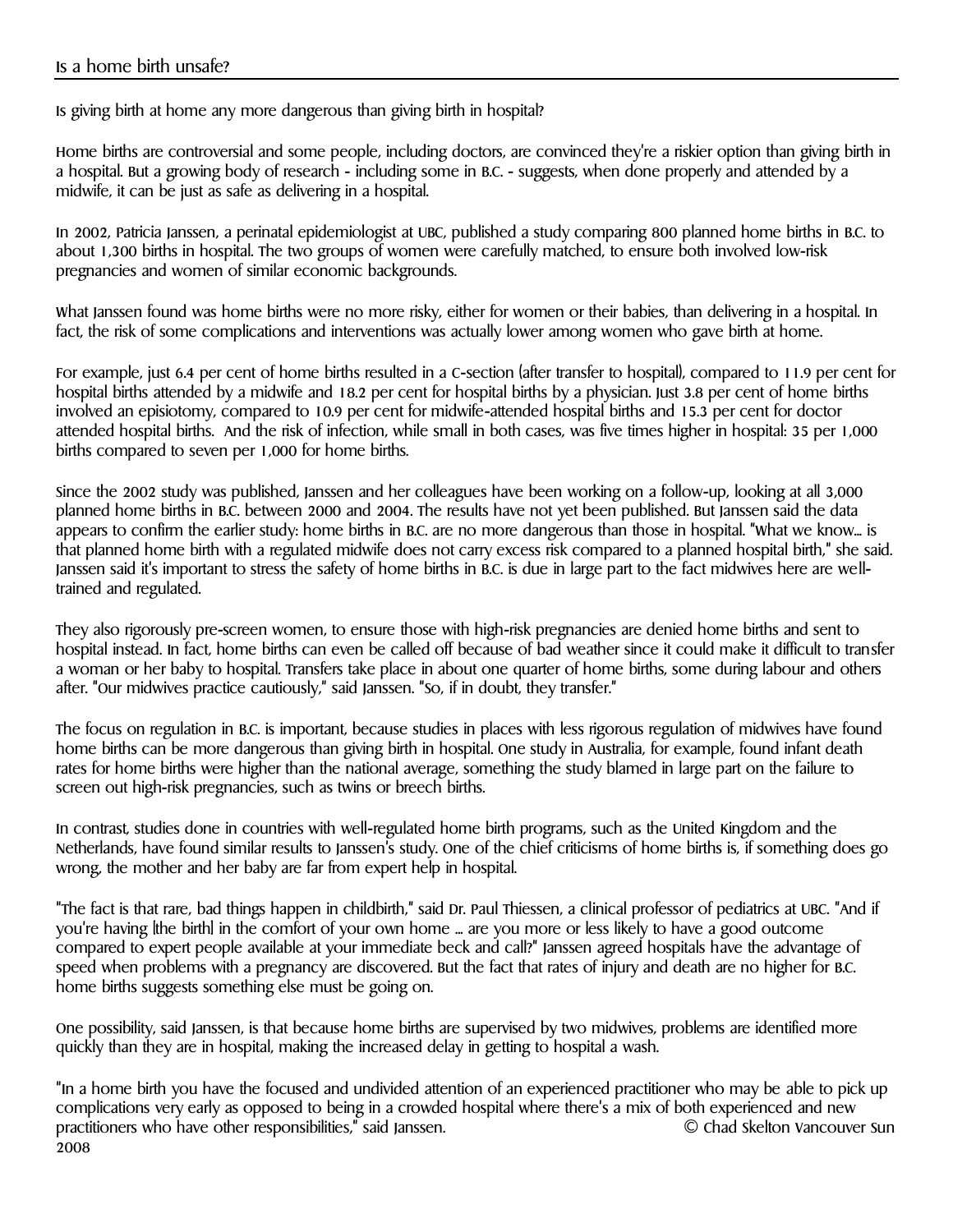# 10 Homebirth Facts No One's Telling You

1. In studies comparing home vs. hospital births, homebirths supervised by a "trained attendant" indicate fewer deaths, injuries and infections. Respiratory distress in newborns was 17 times higher in the hospital than at home. (1)

2. The US has the highest obstetrical intervention rates of any country. (1) The US is currently ranked 28th for infant mortality (that means 27 other countries have a better rate of infant survival than we do). (5, 33)

3. The superior outcomes seen in homebirths are not because the women are at lower risk or in any way special or different from women planning hospital births. (2)

4. You are very likely to have a c-section if you chose a hospital birth. The WHO concluded that there is no reason for any region of the world to have a cesarean rate of more than 10-15%. As of 2009, the US cesarean rate was 32.9% [\(Here](http://www.theunnecesarean.com/blog/2011/4/16/cesarean-rates-by-state-2009.html) is a state by state list of c-section rates) (3) C-section infants also are four times more likely to die than those born vaginally. (5, 31)

5. The newest study, done in 2005 and published in the British Medical Journal showed homebirth with a CPM (Certified Professional Midwife) to be as safe as hospital birth. The rates of medical intervention at home were lower, and the study showed a high satisfaction rate for mothers. (4)

6. The vast majority of women is up to 6 times more likely to die if their babies are delivered in the hospital. (5, 25)

7. If your baby is born at home with a midwife, instead of in a hospital with an OB, he is six times more likely to survive his first year.  $(5, 29)$ 

8. The longer your second stage of labor, the more likely you are in to receive a c-section when at the hospital. At home, there will likely be no time limit on your pushing stage unless there is a real problem. (5, 46)

9. When your birth is attended by a midwife, your chances of hemorrhaging and/or continuing to hemorrhage are significantly reduced. (5, 58)

10. A study published in the November 2003 of The Lancet found that c-sections double the rate of stillbirth before labor begins, in women who have had a previous c-section (and most likely a hospital birth). (5, 105)

"The first intervention in natural childbirth is the one that a healthy woman does herself when she walks out the front door of her own home in labour."- Michael Rosenthal, OB/GYN (from Midwifery Today E-news 7:24)

### Sources:

- 1. From Is Homebirth for you? 6 Myths about Childbirth Exposed
- 2. Goer, Henci. The Thinking Woman's Guide to a Better Birth.
- 3. ICAN (International Cesarean Awareness Network)
- 4. MANA.org

5. Doubleday, Jock. Spontaneous Creation: 101 Reasons Not to Have Your Baby in the Hospital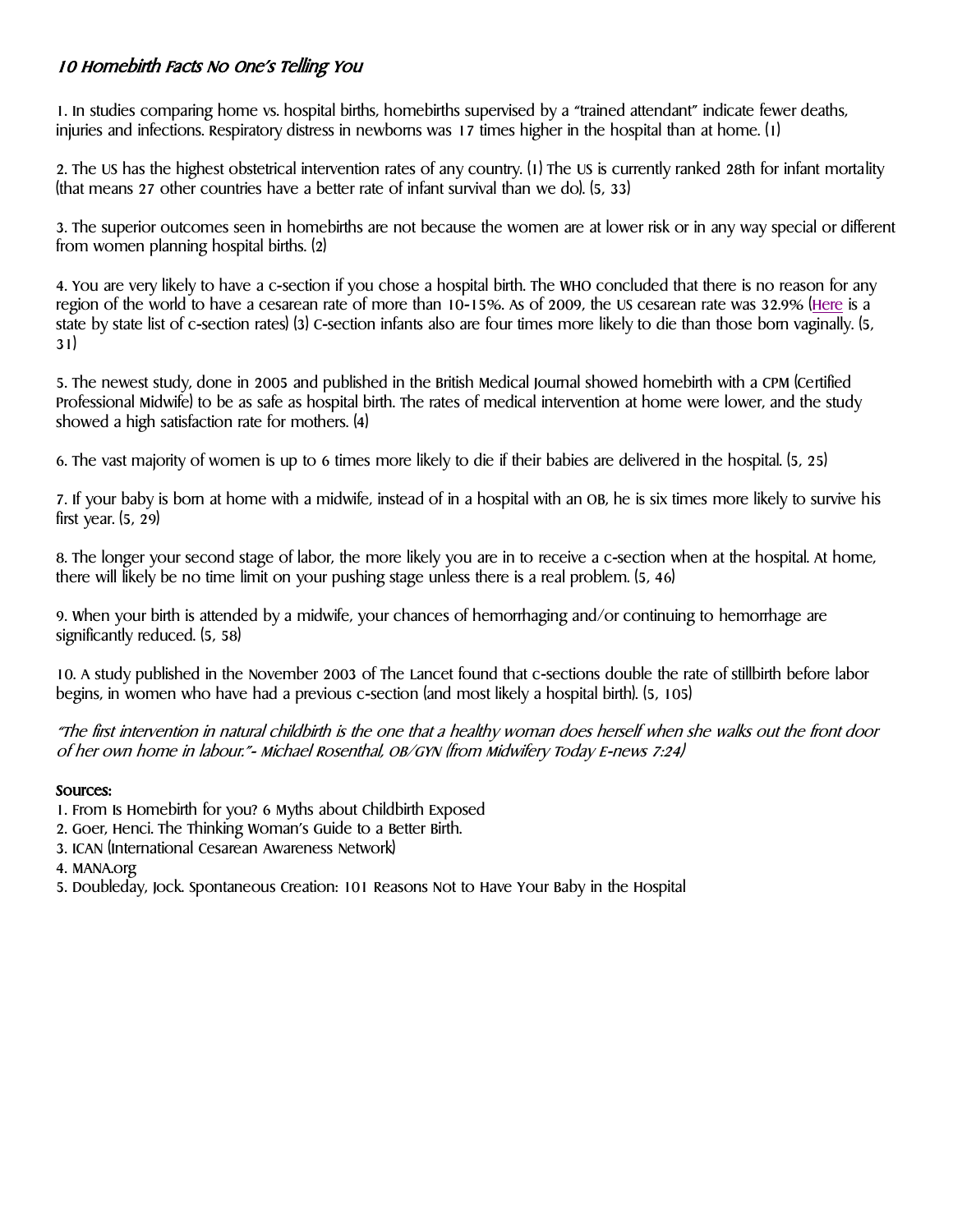### Home Birth and Out-of-Hospital Birth: Is it Safe? How Safe is that Hospital Anyway?

Information compiled by Jennifer L. Griebenow 4/97

In the past, most Americans were born at home with lay midwives attending. The mortality rate for both mothers and babies was higher in 1900, at 700 maternal deaths per 100,000 births, than it is now. Babies also died at a significantly higher rate at that time, which decreased to 28.9 births per thousand by 1960. Obstetricians tend to emphasize that many women used to die in childbirth, implying that we should be grateful for current obstetric practice. However, even in 1900, the percent of women who died giving birth was only 7/10ths of one percent! One has to wonder how this percentage compares with our country's current cesarean section rate of 22%. Are the surgeries performed on these mothers actually saving them from imminent death? Maternal and infant mortality are lower now than they were 40 years ago. But the assumption that hospital birth is safer for mother and baby has never been supported. Prenatal care, better nutrition, antibiotics and blood transfusion have played more of a part in the relative safety of birth now.

- Sheila Kitzinger, British childbirth expert, states that planned home birth with an experienced lay midwife has a perinatal death rate of 3-4 babies per 1,000 births. Hospital births, by contrast, carry a perinatal mortality rate of 9-10/1,000. [Perinatal death rates include fetal deaths on and after 28 weeks gestation, whereas neonatal mortality rates only include deaths occurring in the first 28 days after
- A study in Australia found a perinatal mortality rate of 5.9/1,000 out of 3400 planned home births.
- Joseph C. Pearce states in his landmark book Evolution's End that homebirthed babies have a six to one better chance of survival than a hospital-birthed child.
- A study in the Netherlands done in 1986 on women who were having their first babies showed these results: out of 41,861 women who delivered in the hospital, the perinatal mortality rate was 20.2/1,000. Of 15,031 women who delivered at home with a trained midwife, the rate was 1.5/1,000 . I know, I thought it must be a typo too.
- Marsden Wagner, M.D., formerly of the World Health Organization, states that every country in the European Region that has infant mortality rates better than the US uses midwives as the principal and only attendant for at least 70% of the births. He also states that the countries with the lowest perinatal mortality rates in the world have cesarean section rates below 10%. How does this compare with the US rate? Miserably.

Cesarean section and hospital birth is not doing for women and their newborns what doctors and hospitals claim it is! Ask for statistics and studies when your doctor claims hospital birth is safer than planned (not accidental, unattended) home birth. He will be unable to provide them. If your doctor says, "That's common knowledge," you would be wise to seek another health care provider. If you can find studies that claimed hospital birth is safer, you will find that they included deaths occurring in unplanned, unattended births that occurred at home, rather than comparing normal, low-risk women. And more often than not, the study will have been funded by (guess who?) ACOG (The American College of Obstetricians & Gynecologists).

#### Other studies:

 $\circ$  Dr. Lewis Mehl did a study comparing home and hospital birth with mothers from California and Wisconsin with matched populations of 2,092 mothers for each group. Midwives and family doctors attended the homebirths; OB-GYNs and family doctors attended hospital births. Within the hospital group, the fetal distress rate was 6 times higher. Maternal hemorrhage was 3 times higher. Limp, unresponsive newborns arrived 3 times more often. Neonatal infections were 4 times as common. There were 30 permanent birth injuries caused by doctors.

o Dr. Mehl did another study comparing 1,046 home births with 1,046 hospital births. The groups were matched for age, risk factors, etc. There was no difference in infant mortality. None! However the hospital births caused more fetal distress, lacerations to the mother, neonatal infections and so on. There was a higher rate of forceps and C-section delivery and nine times as many episiotomies.

o Robert C. Goodlin reported in the Lancet on 1,000 births, half occurring in a hospital, half in a birth center. There were no IVs, monitors or anesthesia used in the birth center, but the babies were born in better condition. Besides that, three times as many cesareans were performed in the hospital.

In 1982, Anita Bennett and Ruth Lubic evaluated 2000 births that had happened in 11 freestanding birth centers. The neonatal death rate was 4.6/1,000. The authors were denied information on low-risk women delivering in hospitals. One wonders why....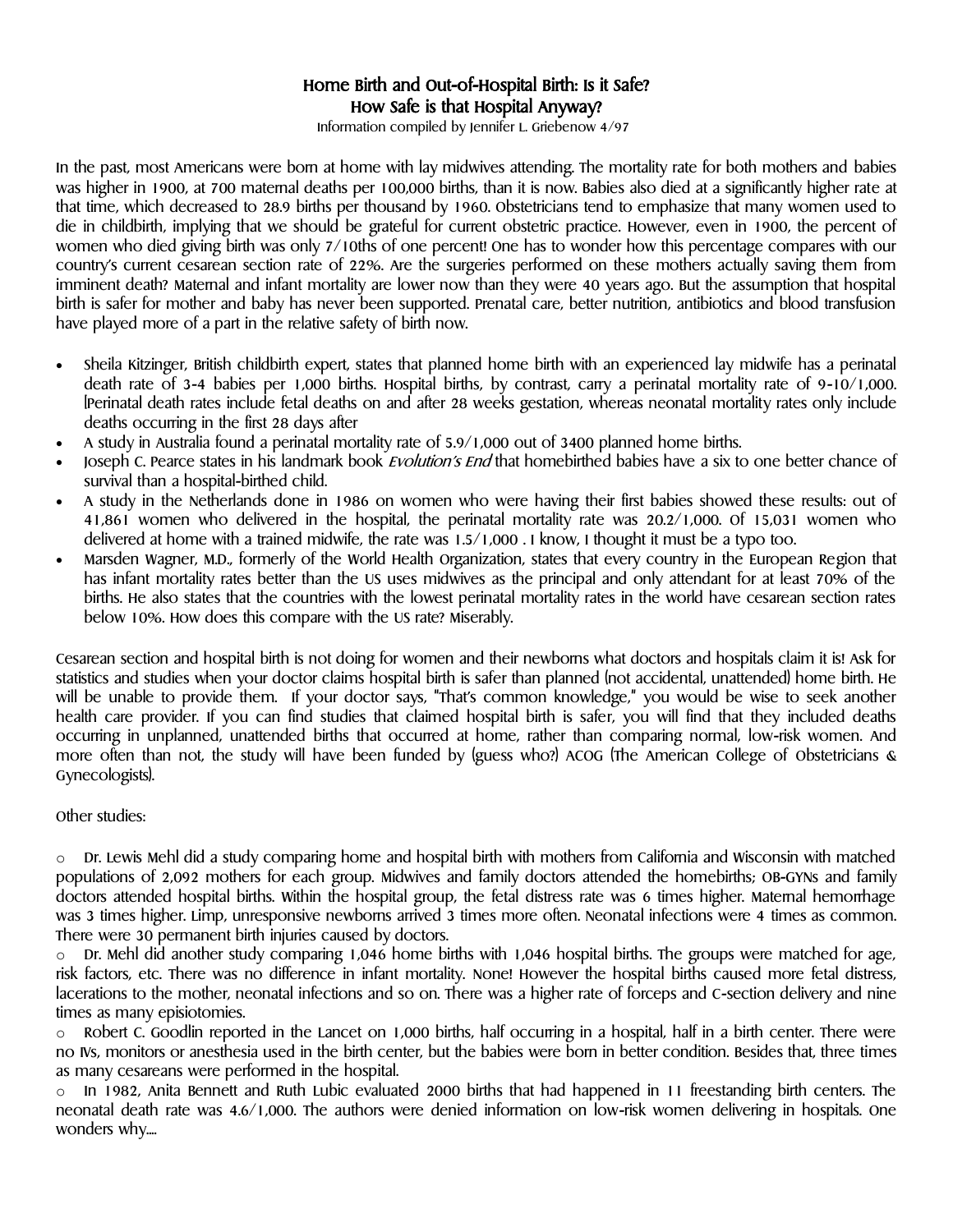$\circ$  A British research statistician, Marjorie Tew, did long term studies of the safety of birth in various settings during the 1980s. She found that among a sample of 16,200 births, the perinatal mortality rate was lower for out-of-hospital births, even for very high-risk mothers! At a relatively high-risk level, perinatal mortality was three times higher in hospital. Tew then expanded her research by using information from the Netherlands, a nation where both obstetricians and midwives practice. The perinatal mortality rate was ten times higher in the hospital births there, even though the risk status of the mothers at the time of delivery was not much higher than that of mothers who chose midwives.

 $\circ$  In the Netherlands, which has a significantly lower infant mortality rate than ours, the C-section rate is 7%. The episiotomy rate is 6%, whereas ours is as high as 90%. Midwives attend most of the births in the Netherlands. (Midwives tend to allow time for the woman's tissues to stretch and to use perineal massage, warm compresses, and good head flexion to avoid both episiotomies and tearing; hence the lower Netherlands rate.)

 $\circ$  In 1988, the US ranked 19th among industrialized nations for low infant mortality rates. By comparison, Sweden, where all mothers receive midwifery care, even when they are high risk and may also require physician care, ranked second.

o Between 1978 and 1985, licensed midwives in Arizona had a perinatal mortality rate of 2.2/1,000 and a neonatal mortality rate of 1.1/1,000.

o In Madera County Hospital in California, where there is a transient, high-risk population, midwives did the best job. In 1959, when doctors did the deliveries the neonatal mortality rate was 23.9/1,000. During 1960-1963, midwives had a rate of 10.3/1,000. When OBGYNs took over again in 1964, the rate skyrocketed to 32.1/1,000.

Carl Jones says, and I concur, "No one can tell a mother she is perfectly safe giving birth at home. Whether she is safer at home than in a hospital, however, is another question". There is always going to be some risk when giving birth, as in all of life, and women should be carefully screened for any health problems that could be dangerous during labor and delivery. For certain women in rare instances, obstetric care is essential. However, for most women, better, healthier results are seen when mothers choose birth centers or home births. As far as the risk of home birth goes, <u>Our Bodies, Ourselves</u> states, "The times when hospital care unexpectedly becomes instantaneously necessary are rare". In A Good Birth, A safe Birth, Diana Korte and Roberta Scaer quote Tew, the research statistician, who says, "The danger of home as a place of birth does not lie in its threat to the healthy survival of mothers and babies, but in its threat to the healthy survival of obstetricians and obstetric practice".

Another factor that is important in making the choice about where to give birth may surprise you. It makes common sense, but has also been documented by several studies. Women who give birth in a hospital are much more likely to experience postpartum depression or even post-traumatic stress disorder. Kitzinger states that the more interventions a woman experiences, the more likely she is to be depressed, with C-sections obviously carrying the greatest risk of depression. She quotes 5 or 6 studies documenting the effects of this "institutional violence."

Aidan McFarlane, a British physician, notes that while 68% of hospital mothers experience postpartum depression, only 16% of home birth mothers do. On The Farm, a self-contained, alternative lifestyle community in Tennessee, the rate of postpartum depression was .03 percent. Almost all mothers on the Farm had both a homebirth and a supportive, loving community of women to assist them postpartum. Avoiding depression, in itself, would be a major reason for mothers to consider giving birth in their own homes, if that is where they are most comfortable, especially if they had previously experienced postpartum depression and thus were at high risk for a repeat episode.

Aspects of hospital birth that may strongly contribute to the incidence of postpartum depression in our country are the way the moment of birth is handled and the routine separation of baby and mother. In a study that appeared in the New England Journal of Medicine in 1972, Marshall Klaus, the "bonding" expert, found that holding the baby close released "dormant intelligences" in the mother and caused "precise shifts of brain functioning and permanent behavior changes". In other words, bonding is not just an emotional thing that only mothers think happens. It is a biochemical process that forever changes the mother, so that she knows more instinctively how to relate to her baby. In the hospital, baby cannot see mom with all the bright lights and is often inspected and observed for several hours before mother can hold it for any length of time. This is not to say love can't make up for this loss, but motherhood might come easier if we had those natural body changes to help us. Then babies are still routinely kept in the nursery, if not most of the time, at least part of the time. The routine separation of mom and infant makes baby frightened and mom depressed. This may be why postpartum depression and difficult adjustments are so common in the US and rare elsewhere. Japan moved from midwifery to obstetrical handling of births approximately 25 years ago. When older Japanese recently asked Joseph Pearce why their mothers no longer "know what to do with their children," one has to wonder how much the new hospital setting has to do with it.

Most homebirth studies also show a significantly lower rate of C-section than hospitals have. Most stats show a rate between 1-5% for planned homebirths, with the above-quoted lower mortality rates as well. Cesarean sections themselves carry a far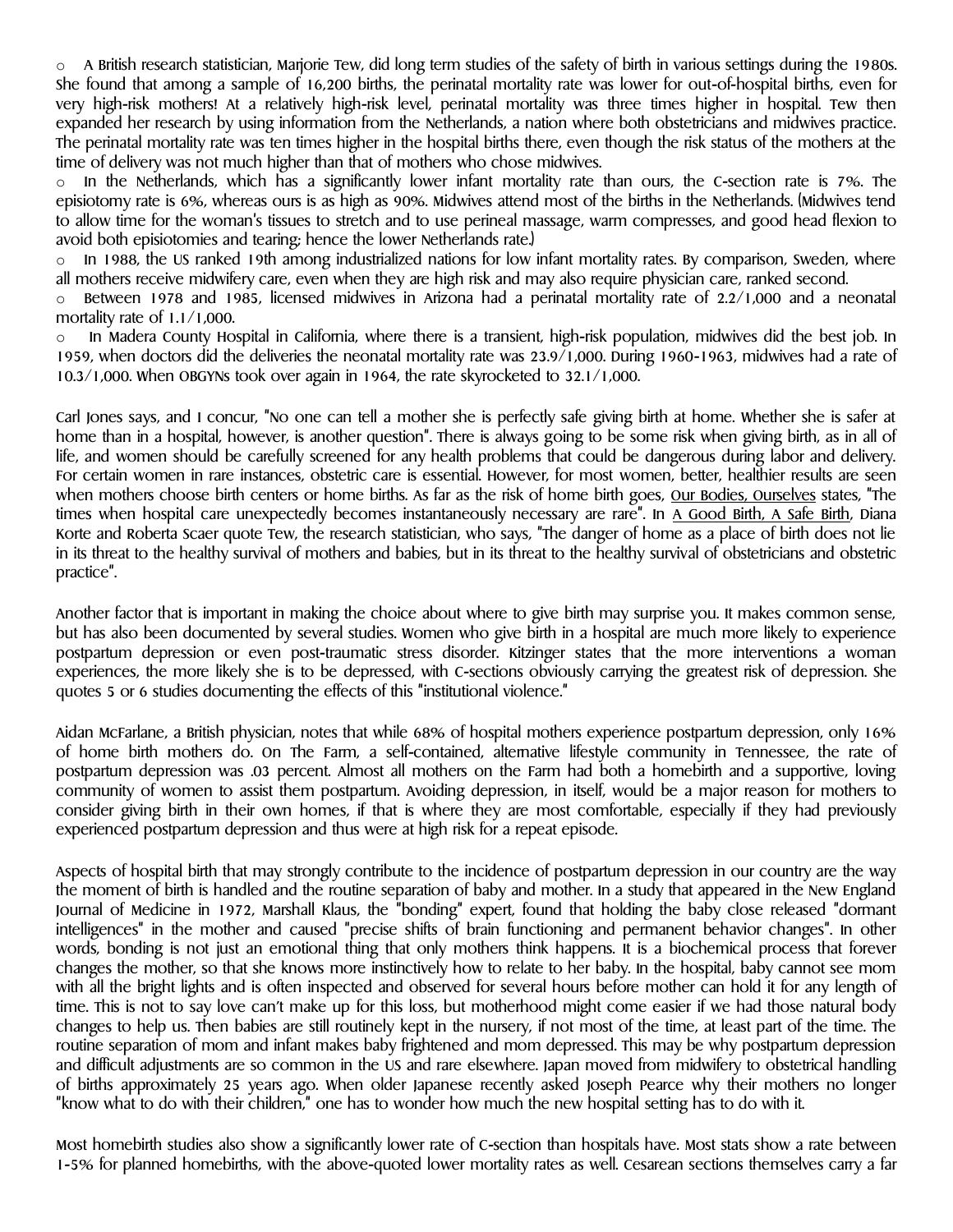greater risk of additional illness or death than most people realize. They have become so routine in our society that everyone feels "It's no big deal." However, C-sections carry a 2 to 4 times greater risk of death than do vaginal deliveries (Boston Women's Health Book Collective).

Several studies on the risk of death from the surgery alone (i.e. factoring out the conditions the surgery was done for) have shown varying, yet consistently depressing, results. Errard and Gold found with eleven years of statistics that the risk of death from cesarean section was 26 times greater than from vaginal birth. Cohen and Estner also cite a study done in Georgia showing a maternal death rate of 59.3 per 100,000 women who had cesarean section versus 9.7/100.000 for women who delivered vaginally. A California study showed a maternal death rate 2-3 times greater from C-section. Korte and Scaer state that obstetricians admit a maternal death rate four to six times higher with cesareans, and add that many believe the rate is higher, giving 1 in 1,000 as the true odds of death for a c-section mother. You should also be aware that death is not the only complication caused by cesareans; mothers commonly experience infection after a section. Infertility problems, organ damage, and paralysis from anesthesia complications are rare but possible risks. The pain at the incision site is no picnic either.

Another thing to think about is how a surgery like this will affect you, your child, and your society in the long run. When mothers "fail" to give birth naturally in hospitals, as they so often do these days, their self-image is harmed despite wellmeaning friends telling them it doesn't matter how baby came out. Especially if mothers are not certain their sections were absolutely necessary, there is often a hidden anger that can't be overtly expressed in our culture. Mothers may take this unacceptable anger out on the only people they can--their children. "In 1979, the government of California funded the first scientific study ever made of the root causes of crime and violence. Their first report three years later stated that the first and foremost cause of the epidemic increase of violence in America was the violence done to infants and mothers at birth". The "little things" really do matter, just as a small pebble thrown in a pond makes ripples that travel a long, long way.

If you are a woman with no health problems or contraindications to safe labor and delivery, consider very carefully your place of birth. Your chance of having major surgery is one in four if you choose a hospital, regardless of your current health status. Those are very good odds. If you had the opportunity to buy a million dollar lottery ticket with odds that good, you would, wouldn't you? Don't assume that it won't happen to you. Since the risks to you and your baby are lower at home, and your risks of having surgery are greater if you go to a hospital, please consider homebirth as an option.

Wherever you decide to give birth is up to you; just remember that you can make the decisions that need to be made when you have true information. It is your body, your baby, your money, and your life on the line, not the doctor's or anyone else's. You have the right to accurate information and the right to decide what is best for your baby. Don't let anyone tell you otherwise. Also, when you ask for information, beware of health care providers who say they judge each case individually, so they can't really give you their statistics. It probably means either they don't know or they don't want you to know. You will have to live with the consequences of decisions made during your labor, for better or worse. For more information or support, call me at 606/625-0185 or email me at griebenow@iclub.org

The author disclaims any liability resulting from the use of this information, and strongly urges you to use your own mind.